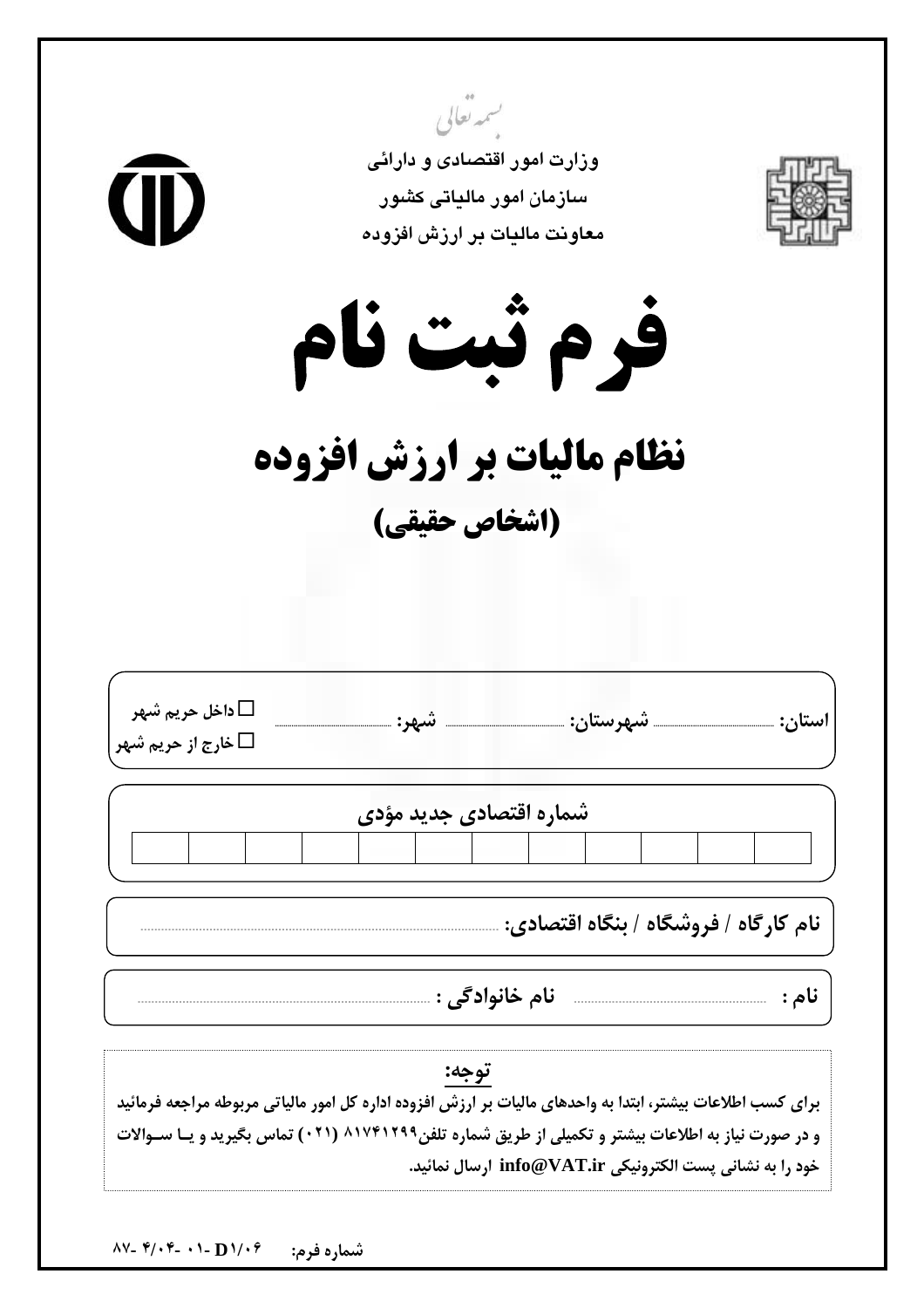|                                                                                           | ۱۰۱– نام کارگاه / فروشگاه / بنگاه اقتصادی :. |                                                                                                 |                             |  |  |  |  |  |  |  |  |
|-------------------------------------------------------------------------------------------|----------------------------------------------|-------------------------------------------------------------------------------------------------|-----------------------------|--|--|--|--|--|--|--|--|
|                                                                                           |                                              |                                                                                                 |                             |  |  |  |  |  |  |  |  |
|                                                                                           |                                              |                                                                                                 |                             |  |  |  |  |  |  |  |  |
|                                                                                           |                                              |                                                                                                 |                             |  |  |  |  |  |  |  |  |
|                                                                                           |                                              |                                                                                                 |                             |  |  |  |  |  |  |  |  |
|                                                                                           |                                              |                                                                                                 |                             |  |  |  |  |  |  |  |  |
|                                                                                           |                                              |                                                                                                 |                             |  |  |  |  |  |  |  |  |
|                                                                                           |                                              |                                                                                                 |                             |  |  |  |  |  |  |  |  |
|                                                                                           |                                              |                                                                                                 |                             |  |  |  |  |  |  |  |  |
|                                                                                           |                                              | ۱۱۱-  نام تجاری دیگری که با آن شناخته میشوید*:                                                  |                             |  |  |  |  |  |  |  |  |
|                                                                                           |                                              |                                                                                                 |                             |  |  |  |  |  |  |  |  |
| در صورتی که از یکی از مراجع ذیصلاح دارای مجوز فعالیت میباشید، قسمت زیر را تکمیل نمایید* . |                                              |                                                                                                 |                             |  |  |  |  |  |  |  |  |
|                                                                                           |                                              |                                                                                                 |                             |  |  |  |  |  |  |  |  |
|                                                                                           |                                              |                                                                                                 |                             |  |  |  |  |  |  |  |  |
|                                                                                           |                                              |                                                                                                 |                             |  |  |  |  |  |  |  |  |
|                                                                                           |                                              |                                                                                                 |                             |  |  |  |  |  |  |  |  |
|                                                                                           |                                              |                                                                                                 |                             |  |  |  |  |  |  |  |  |
|                                                                                           |                                              |                                                                                                 |                             |  |  |  |  |  |  |  |  |
|                                                                                           |                                              |                                                                                                 |                             |  |  |  |  |  |  |  |  |
|                                                                                           |                                              | ۱۲۰– نشانی پست الکترونیکی:                                                                      |                             |  |  |  |  |  |  |  |  |
|                                                                                           |                                              |                                                                                                 | ۱۲۱– نشانی پایگاه اینترنتی: |  |  |  |  |  |  |  |  |
|                                                                                           |                                              | ۱۲۲ – مشخصات کارگاهها / شعب / نمایندگی ها/ فروشگاهها                                            |                             |  |  |  |  |  |  |  |  |
| أيا صدور<br>تلفن<br>مدير/مسئول                                                            | کد پستی<br>نشانی                             | استان/ شهر                                                                                      | نوع واحد (+)                |  |  |  |  |  |  |  |  |
| تماس<br>صورتحساب<br>شماره ملی<br>نام خانوادگی<br><sub>یش</sub> شماره)<br>دارد؟            | 10رقمی<br>نام                                |                                                                                                 |                             |  |  |  |  |  |  |  |  |
|                                                                                           |                                              |                                                                                                 |                             |  |  |  |  |  |  |  |  |
|                                                                                           |                                              |                                                                                                 |                             |  |  |  |  |  |  |  |  |
|                                                                                           |                                              |                                                                                                 |                             |  |  |  |  |  |  |  |  |
|                                                                                           |                                              | (+)کارخانه/کارگاه/شعبه/نمایندگی/فروشگاه                                                         | ۱۲۳- مشخصات شرکاء :         |  |  |  |  |  |  |  |  |
|                                                                                           |                                              |                                                                                                 |                             |  |  |  |  |  |  |  |  |
| درصد شراكت(دانگ)                                                                          | شماره ملی                                    | نام خانوادگی                                                                                    | نام                         |  |  |  |  |  |  |  |  |
|                                                                                           |                                              |                                                                                                 |                             |  |  |  |  |  |  |  |  |
|                                                                                           |                                              |                                                                                                 |                             |  |  |  |  |  |  |  |  |
|                                                                                           |                                              |                                                                                                 |                             |  |  |  |  |  |  |  |  |
|                                                                                           |                                              | *– اقلام اطلاعاتی دارای علامت * تنها در صورتی که در مورد بنگاه مصداق داشته باشند، تکمیل میگردد. |                             |  |  |  |  |  |  |  |  |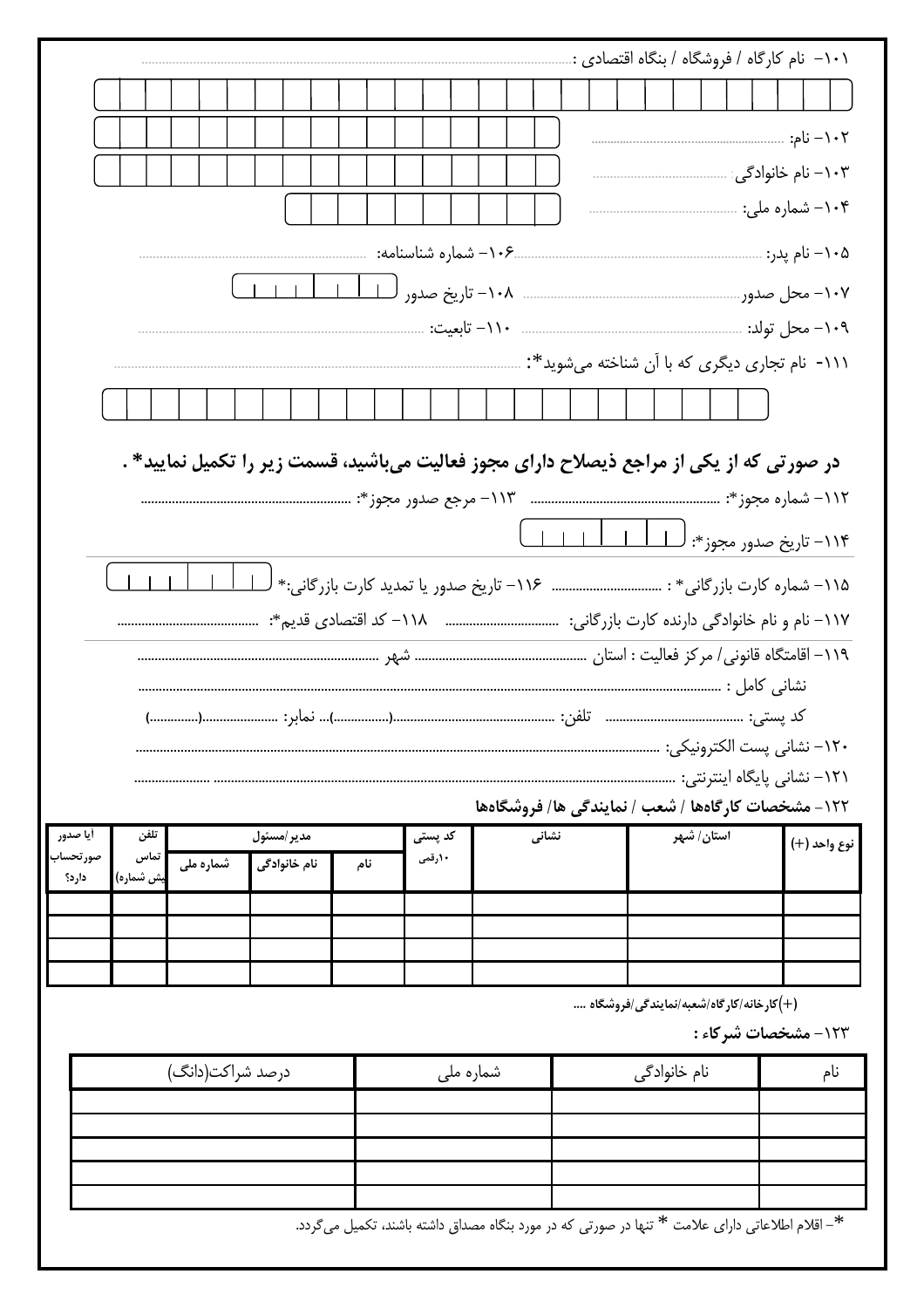| +۲۰- فعالیتهای جاری به ترتیب اولویت و اهمیت                                                                       |                                                    |                   |              |                                                                                                                |           |  |  |  |  |
|-------------------------------------------------------------------------------------------------------------------|----------------------------------------------------|-------------------|--------------|----------------------------------------------------------------------------------------------------------------|-----------|--|--|--|--|
| (کد فعالیت) در این قسمت چیزی ننویسید.                                                                             | خدماتى                                             | توزيعي            | توليدى       | شرح فعاليت                                                                                                     | رديف      |  |  |  |  |
|                                                                                                                   |                                                    |                   |              |                                                                                                                | $\lambda$ |  |  |  |  |
|                                                                                                                   |                                                    |                   |              |                                                                                                                | ٢<br>٣    |  |  |  |  |
|                                                                                                                   |                                                    |                   |              |                                                                                                                |           |  |  |  |  |
|                                                                                                                   |                                                    |                   |              | اطلاعات مربوط به حوزه مالیات بر درآمد مؤدی                                                                     |           |  |  |  |  |
|                                                                                                                   |                                                    |                   |              |                                                                                                                |           |  |  |  |  |
| اطلاعات مربوط به نحوهٔ نگهداری عملیات مالی مؤدیان                                                                 |                                                    |                   |              |                                                                                                                |           |  |  |  |  |
| خير [_∏                                                                                                           |                                                    |                   | $\Box$ بله   | ۴۰۰ - آیا روش ثبت حسابداری شما مکانیزه است ؟                                                                   |           |  |  |  |  |
|                                                                                                                   |                                                    |                   |              | در صورتیکه جواب مثبت است لطفا مشخصات نرم افزار مورد استفاده را بنویسید :                                       |           |  |  |  |  |
|                                                                                                                   |                                                    | شركت توليد كننده: |              |                                                                                                                |           |  |  |  |  |
|                                                                                                                   |                                                    |                   |              |                                                                                                                |           |  |  |  |  |
| خير ل_ا                                                                                                           |                                                    | بله $\Box$        |              | ۴۰۱– آیا روش ثبت خرید و فروش شما مکانیزه است ؟                                                                 |           |  |  |  |  |
|                                                                                                                   |                                                    |                   |              | در صورتیکه جواب مثبت است لطفا مشخصات نرم افزار مورد استفاده را بنویسید :                                       |           |  |  |  |  |
|                                                                                                                   |                                                    |                   |              |                                                                                                                |           |  |  |  |  |
|                                                                                                                   |                                                    |                   |              |                                                                                                                |           |  |  |  |  |
|                                                                                                                   |                                                    |                   | مبنای ثبتنام |                                                                                                                |           |  |  |  |  |
|                                                                                                                   |                                                    |                   |              | ۵۰۰– کارگاه/ فروشگاه / بنگاه اقتصادی شما مشمول کدامیک از بندهای ذیل میباشد؟ (کلیه موارد را علامت گذاری نمائید) |           |  |  |  |  |
|                                                                                                                   |                                                    |                   |              | وارد کننده (کلیه وارد کنندگان ملزم به ثبتنام در این نظام میباشند) <b>[</b>                                     |           |  |  |  |  |
|                                                                                                                   |                                                    |                   |              | __ صادر کننده (کلیه صادر کنندگان ملزم به ثبتنام در این نظام میباشند)                                           |           |  |  |  |  |
|                                                                                                                   |                                                    |                   |              | عال اقتصادی با میزان فروش کالا و خدمات بالاتر از مبلغ اعلام شده توسط سازمان امور مالیاتی $\Box$                |           |  |  |  |  |
| ريال                                                                                                              | مجموع میزان فروش و عرضه کالا و خدمات در سال ۱۳۸۶ : |                   |              |                                                                                                                |           |  |  |  |  |
| ريال                                                                                                              |                                                    |                   |              | مجموع فروش و عرضه کالا و ارائه خدمات در پنج ماهه اول ۱۳۸۷ :                                                    |           |  |  |  |  |
|                                                                                                                   |                                                    |                   |              |                                                                                                                |           |  |  |  |  |
|                                                                                                                   |                                                    |                   |              |                                                                                                                |           |  |  |  |  |
| اطلاعات مربوط به كالاها و خدمات معاف                                                                              |                                                    |                   |              |                                                                                                                |           |  |  |  |  |
| ۶۰۰– با توجه به ماده ۱۲ قانون مالیات بر ارزش افزوده، عرضه کالاها یا خدمات معاف جزء فعالیت تجاری این بنگاه اقتصادی |                                                    |                   |              |                                                                                                                |           |  |  |  |  |
|                                                                                                                   | خير ا∟ا                                            | بله  __           |              |                                                                                                                | مىباشد؟   |  |  |  |  |
| در صورت مثبت بودن پاسخ، ارزش ریالی عرضه کالا و خدمات معاف را در ۱۲ ماه آینده چه میزان پیش بینی می کنید؟           |                                                    |                   |              |                                                                                                                |           |  |  |  |  |
| ریال                                                                                                              |                                                    |                   |              |                                                                                                                |           |  |  |  |  |